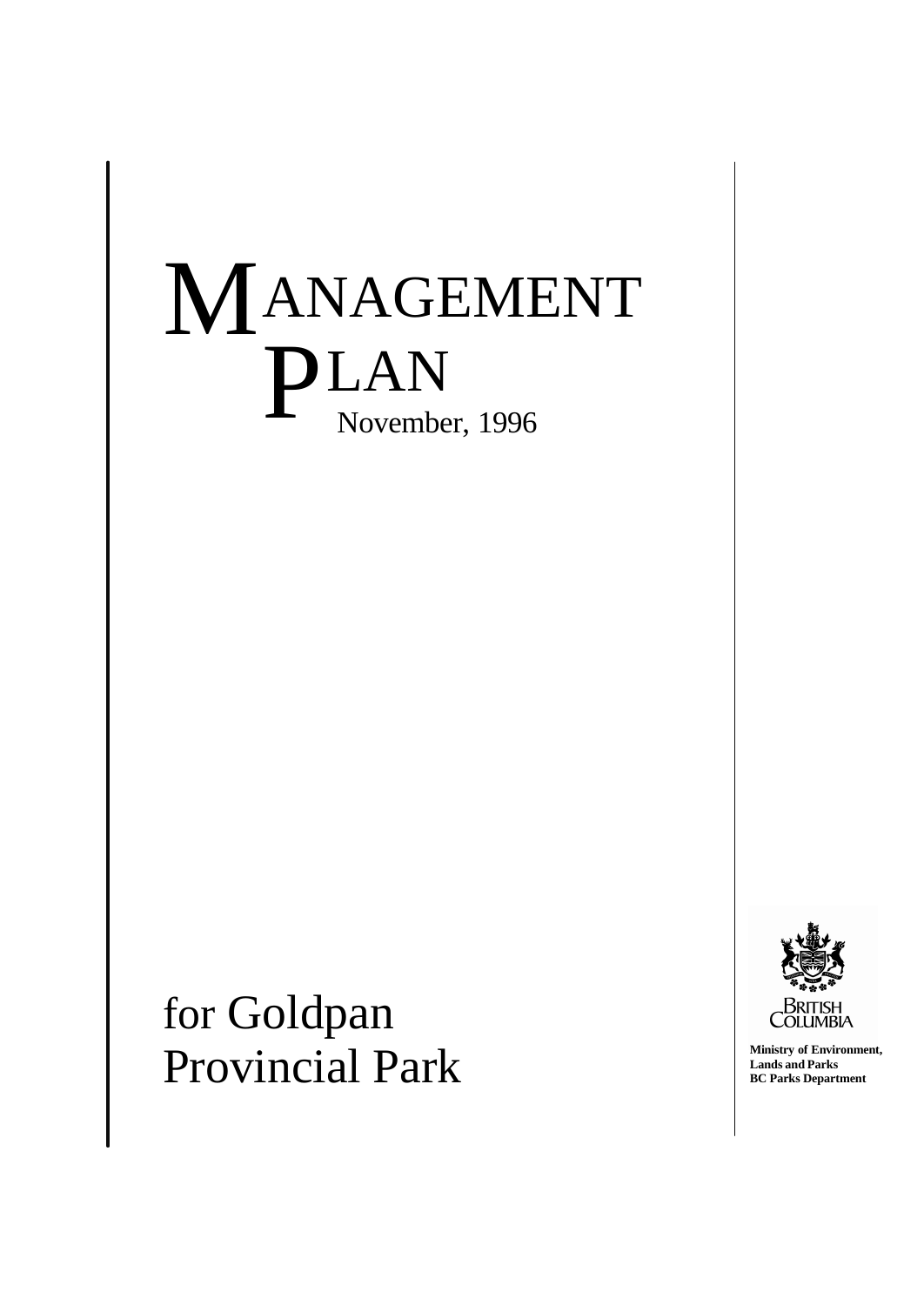Goldpan Provincial Park

# M ANAGEMENT PLAN

Prepared by BC Parks Kamloops Area Pilot Project Team for Thompson River District Kamloops, BC

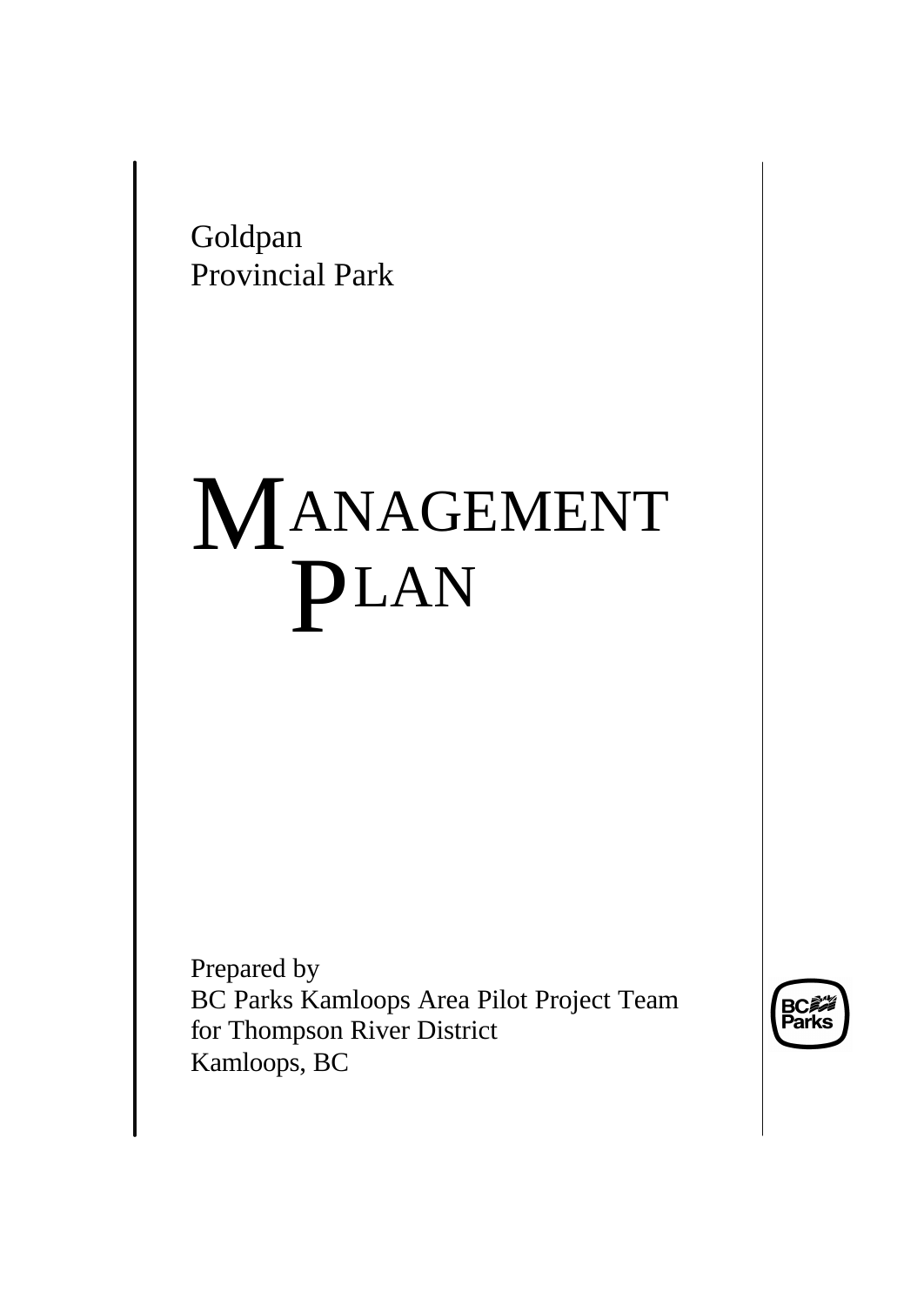

Ministry of **BC Parks** Environment, Kamloops, BC **Lands and Parks** 



# **Kamloops Area Management Planning Pilot Project Binder Approvals Page**

#### Forward

This binder contains 16 management plans developed under the Kamloops Area Management Planning Pilot Project. This project began in 1994 to develop, implement and evaluate a systems approach to management planning. The project concluded in October, 1996. The management plans contained in this binder provide long-term direction for a group of 10 Class A parks, five ecological reserves and one recreation area. The intention is to review this binder and the plans contained here at regular intervals. Plan vision statements and objectives will not change extensively over time. Management actions, however, will change as priorities, funding and support resources come available.

- □ Coldwater River Park
- Goldpan Park
- □ Juniper Beach Park
- $\Box$  I ac Le Jeune Park
- □ Marble Canyon Park
- $\Box$  McConnell Lake Park
- □ McQueen Creek Eco. Res.
- $\Box$  Paul Lake Park □ Skihist Eco. Res.
- $\square$  Skihist Park
- □ Skwaha Lake Eco. Res.
- $\Box$  Soap Lake Eco, Res.
- $\Box$  Steelhead Park
- $\Box$  Tranguille Eco. Res.
- $\Box$  Walloper Lake

□ Monck Park

Approved by

**District Manager Thompson River District BC Parks Department** 

 $\oslash$ bounan

**Assistant Deputy Minister** Park Management Committee **BC Parks Department**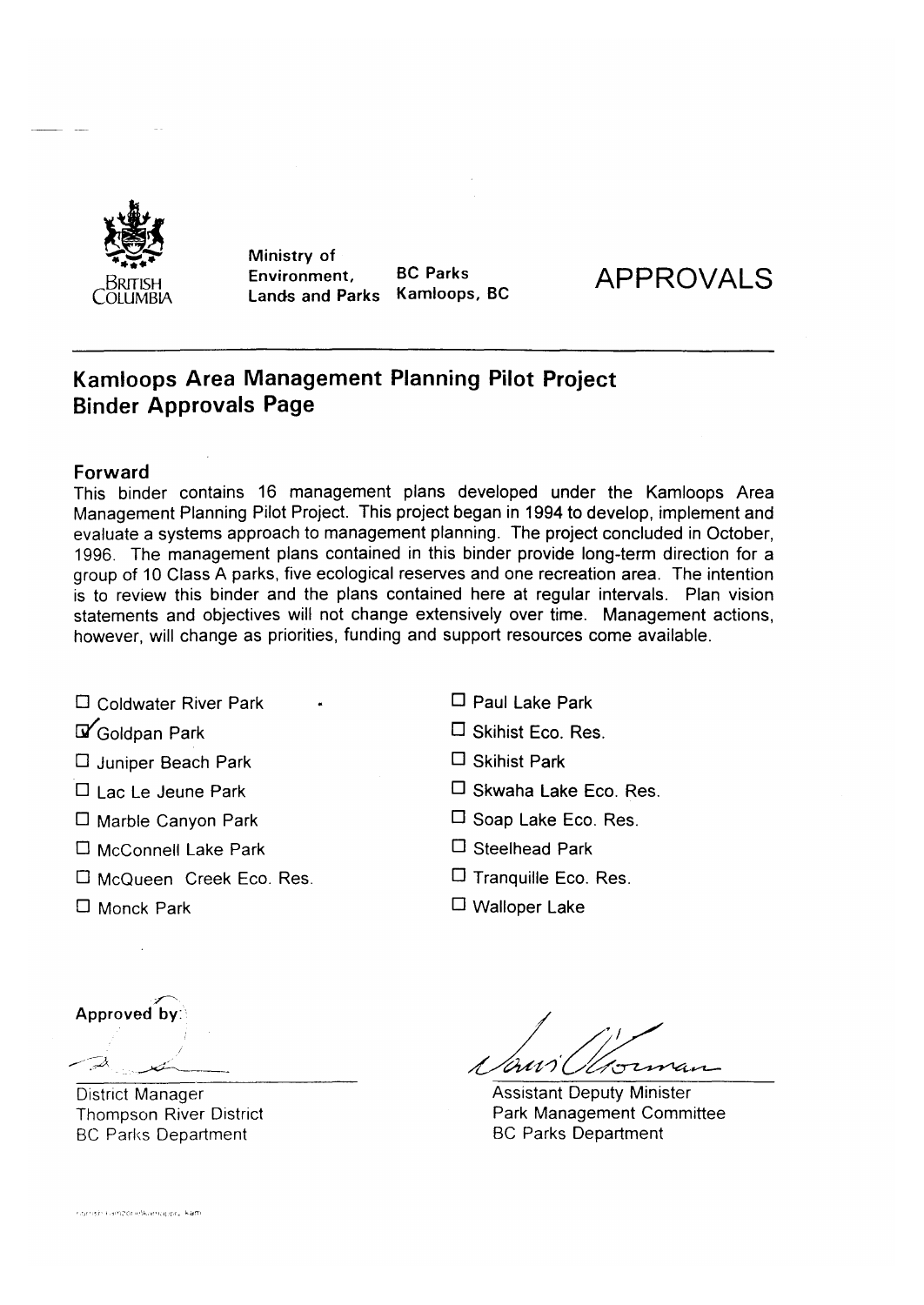# **Goldpan Provincial Park**

# **Management Plan**

# **Table of Contents**

## **Protected Area Values**

| <b>Management Objectives - Natural Resources</b> |  |
|--------------------------------------------------|--|
|                                                  |  |
|                                                  |  |
|                                                  |  |
|                                                  |  |
| <b>Appendix A - Service Levels</b>               |  |
| <b>Appendix B - 5 Year Business Plan</b>         |  |
| <b>Figures</b>                                   |  |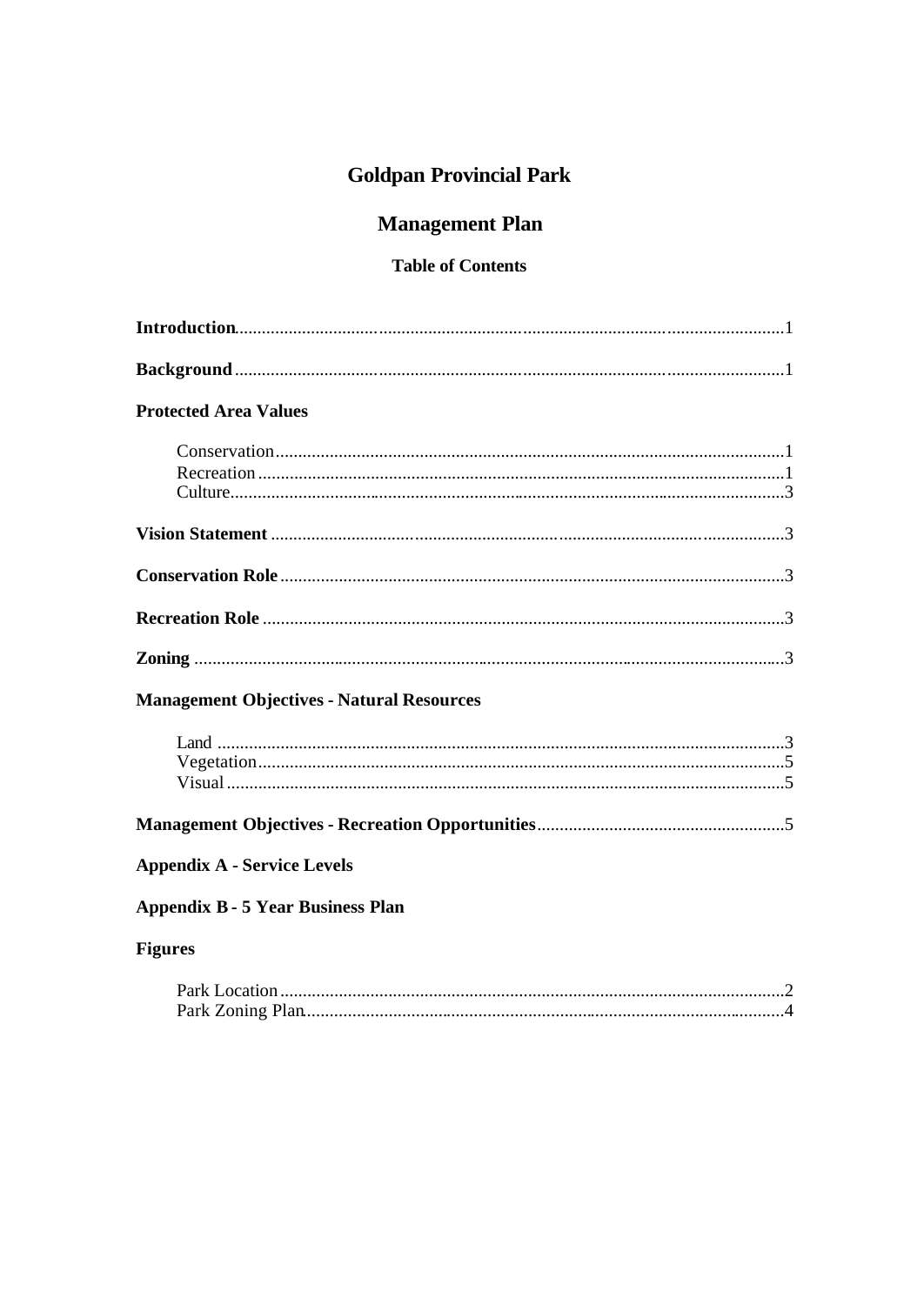#### **GOLDPAN PROVINCIAL PARK**

#### **MANAGEMENT PLAN**

#### **Introduction**

This mana gement plan defines the role of Goldpan Park within the provincial park system and the objectives and guidelines for managing the resources and visitor use activities in the park.

The park role, objectives and zoning as stated in this plan cannot be contravened in meaning or intent without consultation with the public and approval of the District Manager and the Parks Management Committee (PMC). A five year business plan is included as appendix B to provide direction for management and development of the park. The business plan is subject to annual review and adjustments.

#### **Background**

Goldpan Provincial Park was established in 1956 to provide the base for developing camping and day use facilities to serve tourists travelling along the Trans Canada Highway. This 5 hectare park has been developed to capacity with 14 campsites, 24 vehicle parking and 3 tables for Highway travel day use and 4 tables for river rafting day use.

The park receives heavy use averaging over 5,000 campers and 99,000 day users annually. Over 9,000 of the day users are river rafters. The Park also serves as a prime rest and lunch stop for river rafters on the Thompson River.

#### **Protected Area Values**

#### **Conservation**

The park has minimal conservation value. It contains some large specimens of Ponderosa Pine and a 600 metres section of shoreline along the Fraser River.

#### **Recreation**

Recreation opportunities relate primarily to use from the Trans Canada Highway and to river rafting on the Thompson River. The park provides an excellent viewscape of the Thompson River. This setting complements opportunities for camping, picnicking, viewing, fishing and river rafting.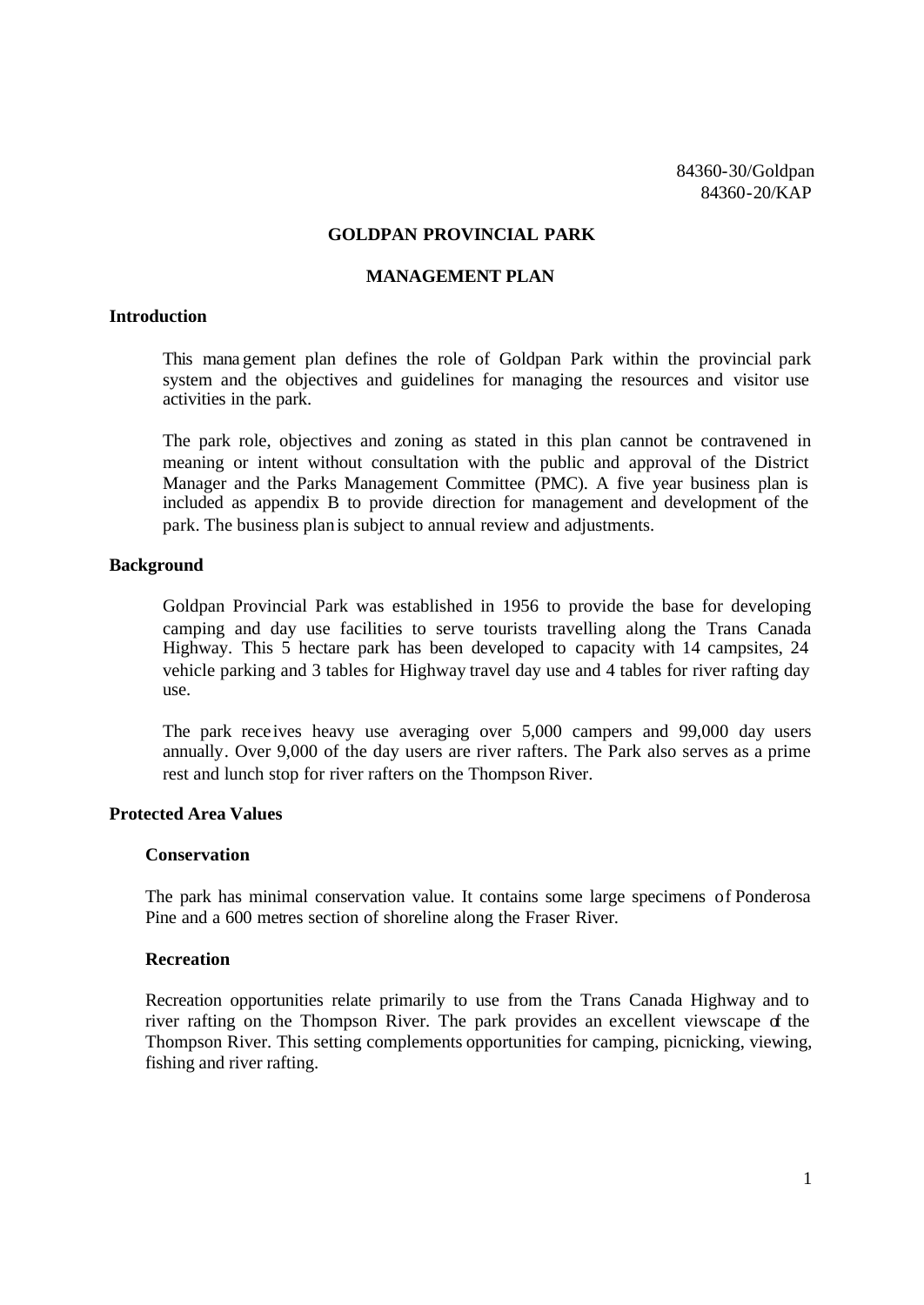

 $\mathbf 2$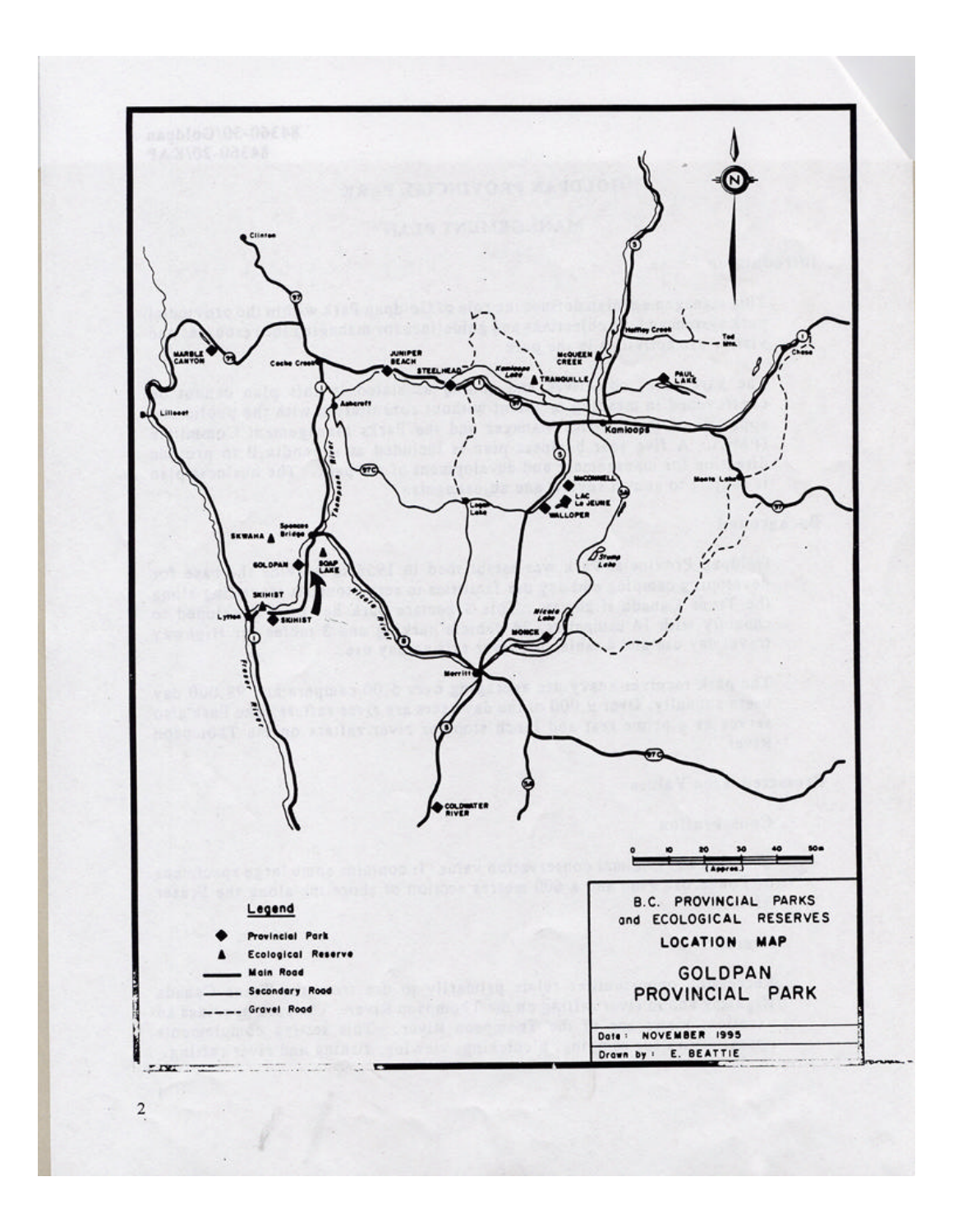#### **Culture**

There are no known archaeological sites or resources in the park, but the site has direct ties to native travel routes and fishing on the Thompson River, and historic features such as the Cariboo Wagon road, the Fraser Canyon road and the CPR and CNR railways.

#### **Vision Statement**

*For the foreseeable future, Goldpan Park will continue to provide camping and day use opportunities on the Thompson River.*

#### **Conservation Role**

This park has the very limited conservation role of protecting some of the natural vegetation and river shoreline.

#### **Recreation Role**

The primary role of the park is to maintain existing recreational opportunities for travel corridor and regional use with activities including camping, picnicking, viewing, fishing and natural and cultural interpretation.

As a secondary role, the park provides day use opportunities for riverrafting.

#### **Zoning**

The entire park is zoned as **Intensive Recreation**.

#### **Management Objectives - Natural Resources**

#### **Land**

To add immediate foreshore to the park.

To maintain long term interest in securing the Drynoch site for addition to the park.

#### **Vegetation**

To maintain the vegetation cover for aesthetic purposes using indigenous tree and shrub species.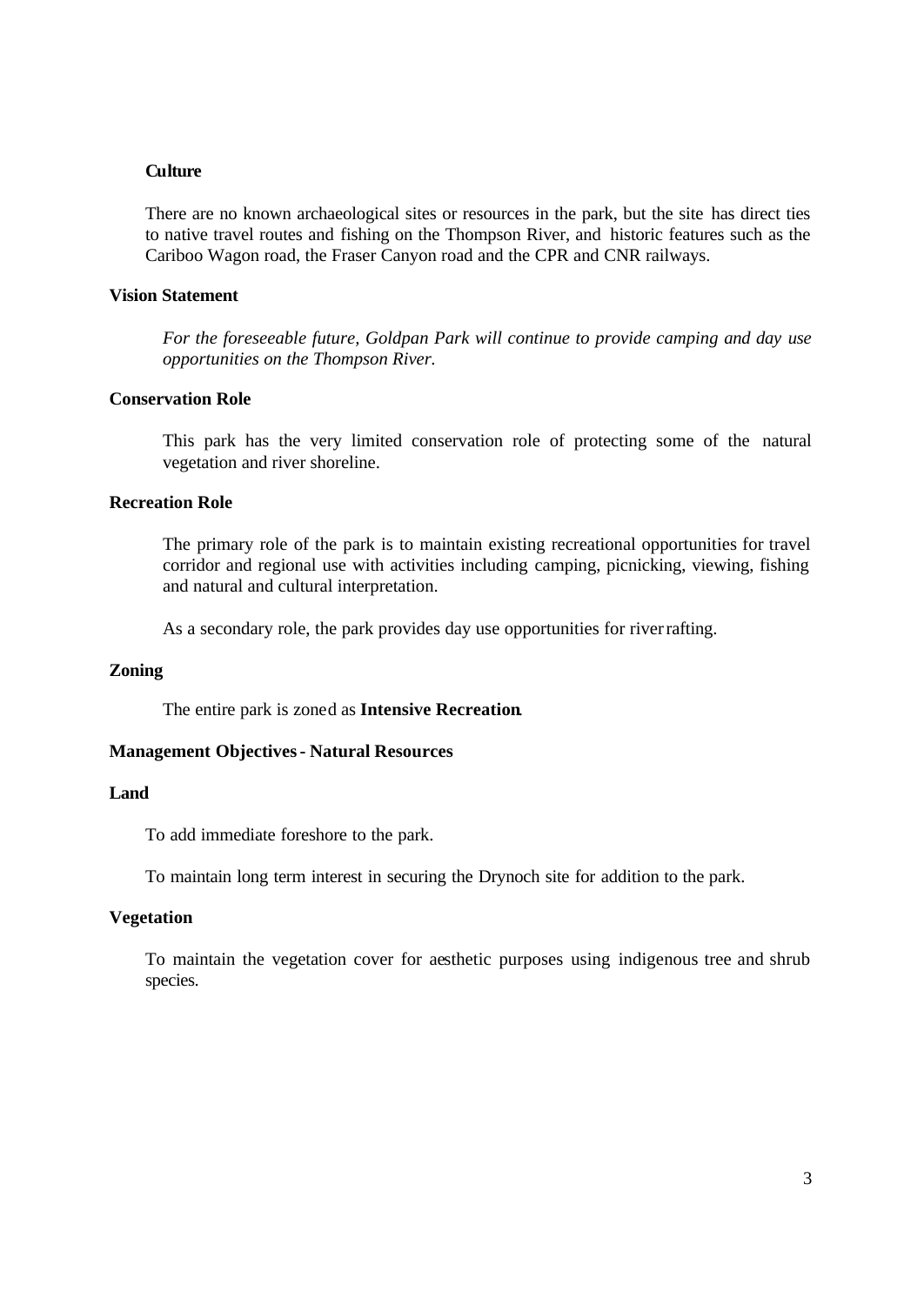

 $\overline{4}$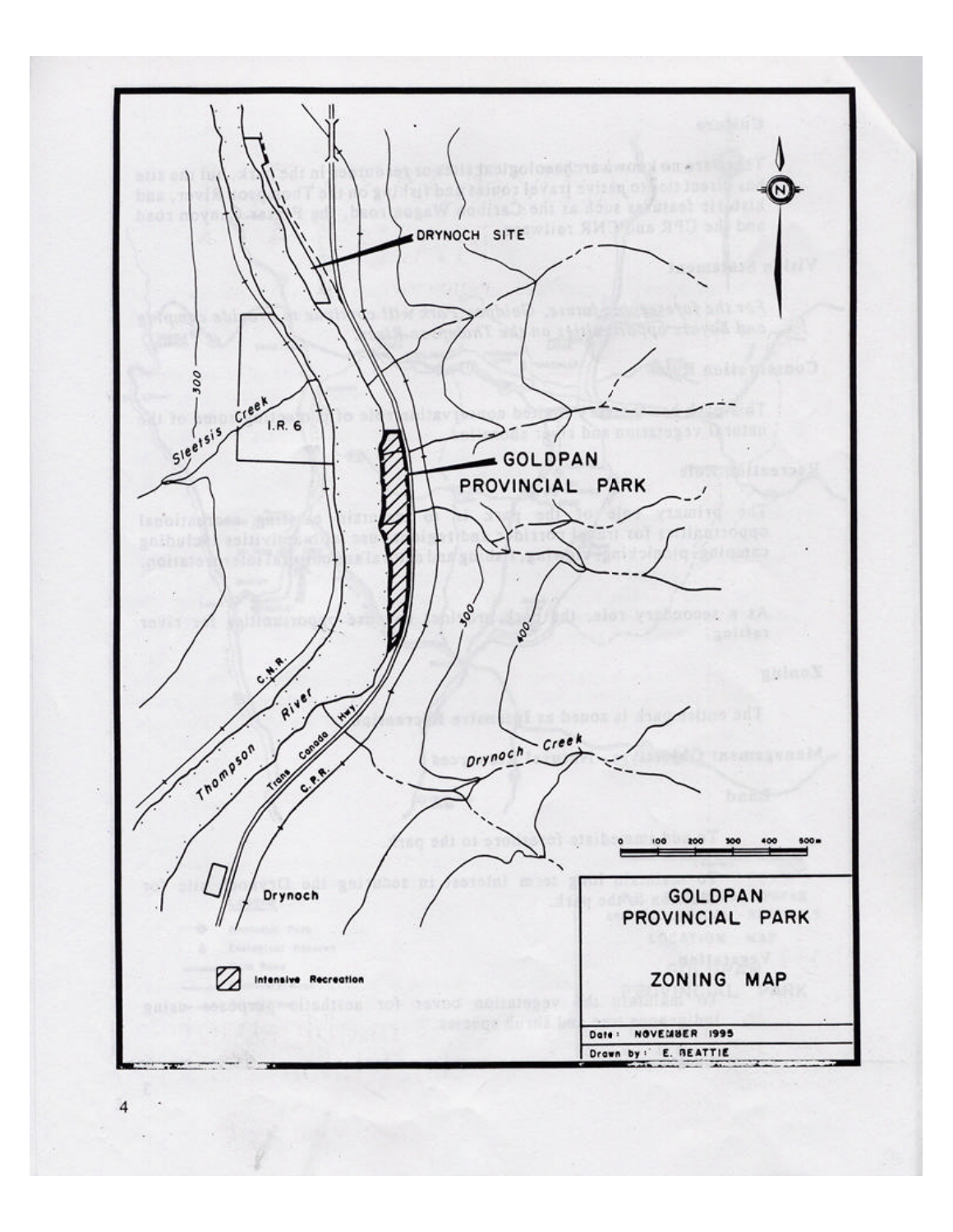#### **Visual**

To ensure that park facilities are maintained in harmony with the park setting.

#### **Management Objectives - Recreation Opportunities**

To provide facilities and service to service level 3 standards (see appendix A).

To ensure river rafting activities remain compatible with other uses of the park. River rafting site may require better definition and separation from day use and adjacent campsites.

To provide on-site interpretive information on the park, other parks along the Thompson River and in the District, natural history of the Thompson River Canyon, and the cultural history, incorporating history of local native peoples and their relationship with the river and the surrounding environments, and the development of transportation corridors.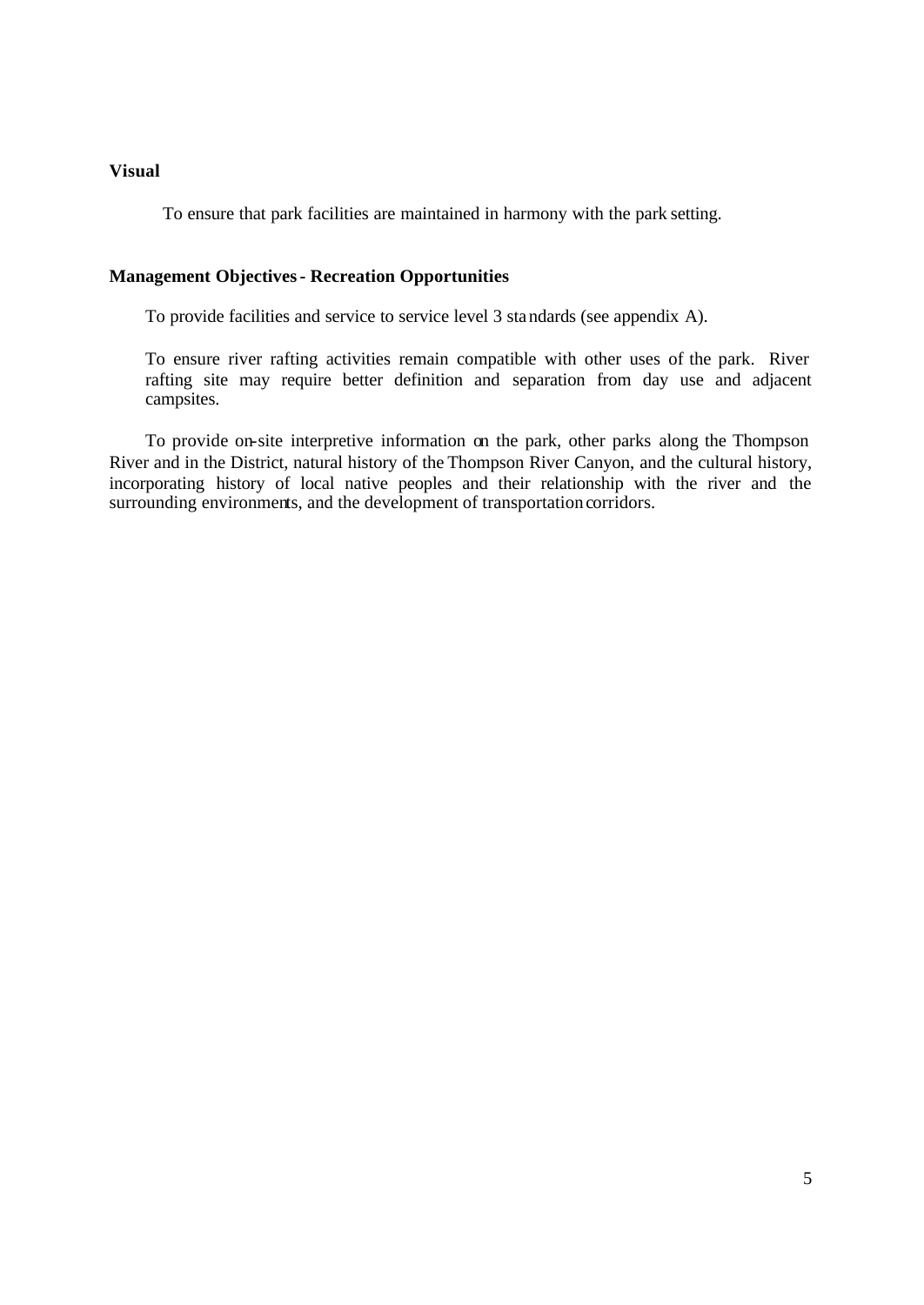#### **Appendix A - Service Level Explanation**

BC Parks service levels provide a method of defining the facilities, information and services which the public can expect within the BC Provincial Parks system. The service levels do not include any measure of the capacity or use of the area, operating standards, or resource management issues. Instead, they are strictly a list of the key facilities and services that may be provided within a particular campground  $\alpha$  day-use area. They also provide an opportunity to explore and understand the relationship between the facilities and services BC Parks offers and the expectations of the users or potential users. This will help in making decisions based on the type and grade of facilities and services that BC Parks plans to provide and their associated costs.

| <b>Attribute</b>                              | Level 1             | Level 2             | Level 3               | Level 4                          |
|-----------------------------------------------|---------------------|---------------------|-----------------------|----------------------------------|
| <b>Facilities</b>                             |                     |                     |                       |                                  |
| Roads<br>$\blacksquare$                       | paved               | paved               | usually gravel        | gravel, dirt or none             |
| Toilets<br>$\blacksquare$                     | flush               | usually flush       | pit                   | pit or none                      |
| Water system<br>$\blacksquare$                | pressure            | pressure            | pressure or handpump  | not usually supplied             |
| Campsites<br>$\blacksquare$                   | standard design     | standard design     | standard design       | informal (non-standard)          |
| $\blacksquare$<br>Tables                      | Type I              | Type I              | Type I or II          | Type II                          |
| Sani-station<br>$\blacksquare$                | available           | available           | not usually available | not available                    |
| $\blacksquare$<br><b>Showers</b>              | available           | not available       | notavailable          | not available                    |
| <b>Information</b>                            |                     |                     |                       |                                  |
| Park entrance sign<br>٠                       | portal or plaque    | plaque              | plaque or Type A      | Type A                           |
| Campground<br>$\blacksquare$<br>entrance sign | Type A              | Type A              | Type A                | Type A or none                   |
| Visitor centre<br>$\blacksquare$              | usually available   | not available       | notavailable          | not available                    |
| Information<br>$\blacksquare$<br>structures   | information shelter | information shelter | single signs          | single sign or no<br>information |
| <b>Services</b>                               |                     |                     |                       |                                  |
| Public telephone<br>٠                         | usually available   | usually available   | not usually available | not available                    |
| Garbage collection<br>$\blacksquare$          | minimum daily       | minimum daily       | minimum weekly        | not usually available            |
| Security<br>$\blacksquare$                    | up to 24 hour       | routine patrols     | occasional patrols    | no patrols                       |
| Visitor programs<br>п                         | available           | possibly available  | not usually available | not available                    |

**Table 1. Campground Service Levels Attributes**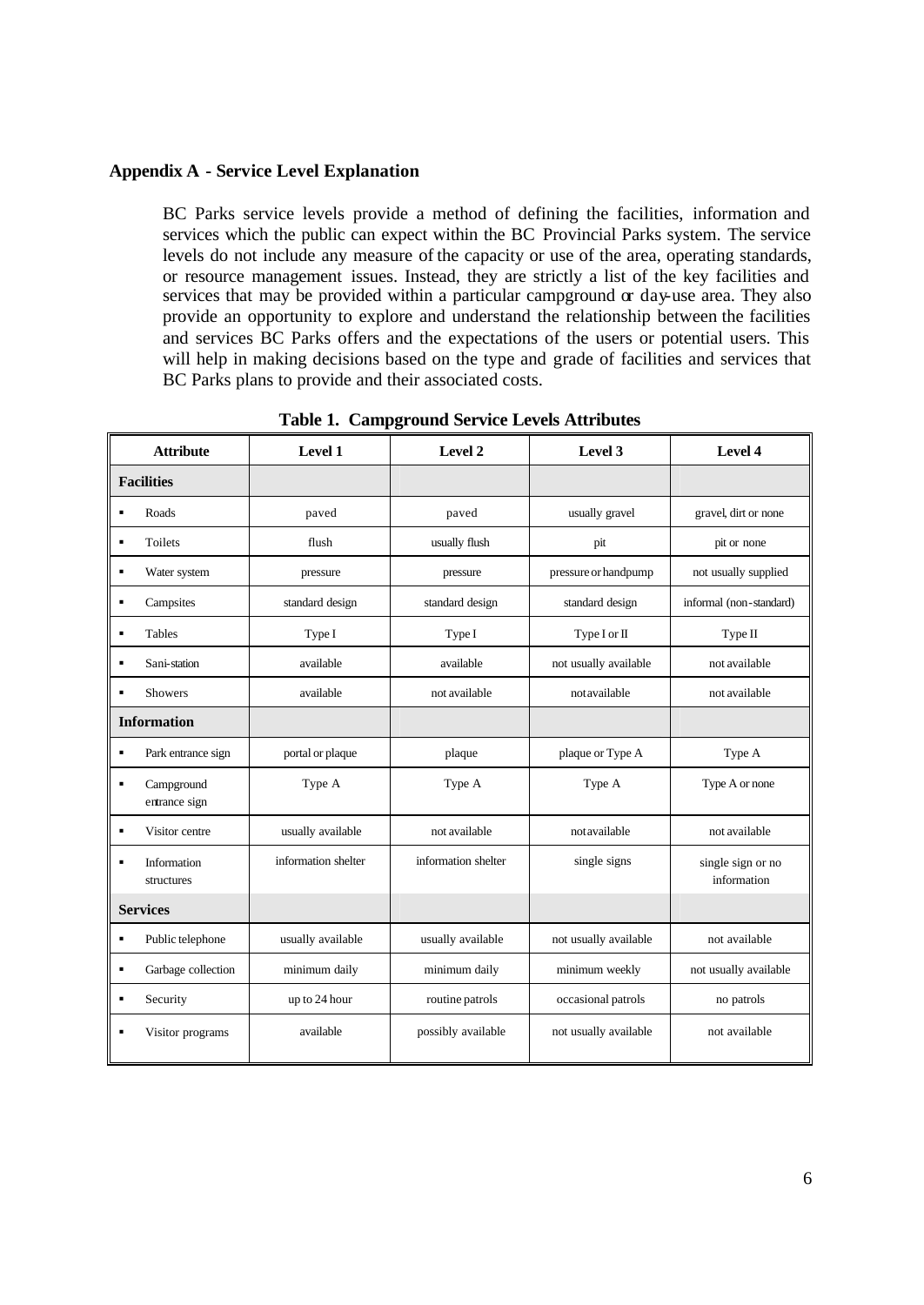| <b>Attribute</b>                                 | Level 1                                 | Level 2                                 | Level 3               | Level 4                          |
|--------------------------------------------------|-----------------------------------------|-----------------------------------------|-----------------------|----------------------------------|
| <b>Facilities</b>                                |                                         |                                         |                       |                                  |
| Roads<br>$\blacksquare$                          | paved                                   | paved                                   | usually gravel        | gravel, dirt or none             |
| Toilets<br>٠                                     | flush                                   | usually flush                           | pit                   | pit on none                      |
| ٠<br>Water system                                | pressure                                | pressure                                | handpump              | not usually supplied             |
| Tables<br>$\blacksquare$                         | Type I                                  | Type I                                  | Type II               | Type II or none                  |
| Change House<br>$\blacksquare$                   | available (if suitable for<br>swimming) | available (if suitable for<br>swimming) | not usually available | not available                    |
| <b>Information</b>                               |                                         |                                         |                       |                                  |
| Park entrance sign<br>$\blacksquare$             | portal or plaque                        | plaque                                  | plaque or Type A      | Type A                           |
| Day-use Areas<br>$\blacksquare$<br>entrance sign | Type A                                  | Type A                                  | Type A                | Type A or none                   |
| Visitor centre<br>$\blacksquare$                 | usually available                       | not available                           | not available         | not available                    |
| Information<br>٠<br>Structures                   | information shelter                     | information shelter                     | single signs          | single sign or no<br>information |
| <b>Services</b>                                  |                                         |                                         |                       |                                  |
| Public Telephone<br>٠                            | usually available                       | usually available                       | not usually available | not available                    |
| Garbage Collection<br>$\blacksquare$             | minimum daily                           | minimum daily                           | minimum weekly        | not usually available            |
|                                                  |                                         |                                         |                       |                                  |

**Table 2. Day-use Areas Service Level Attributes**